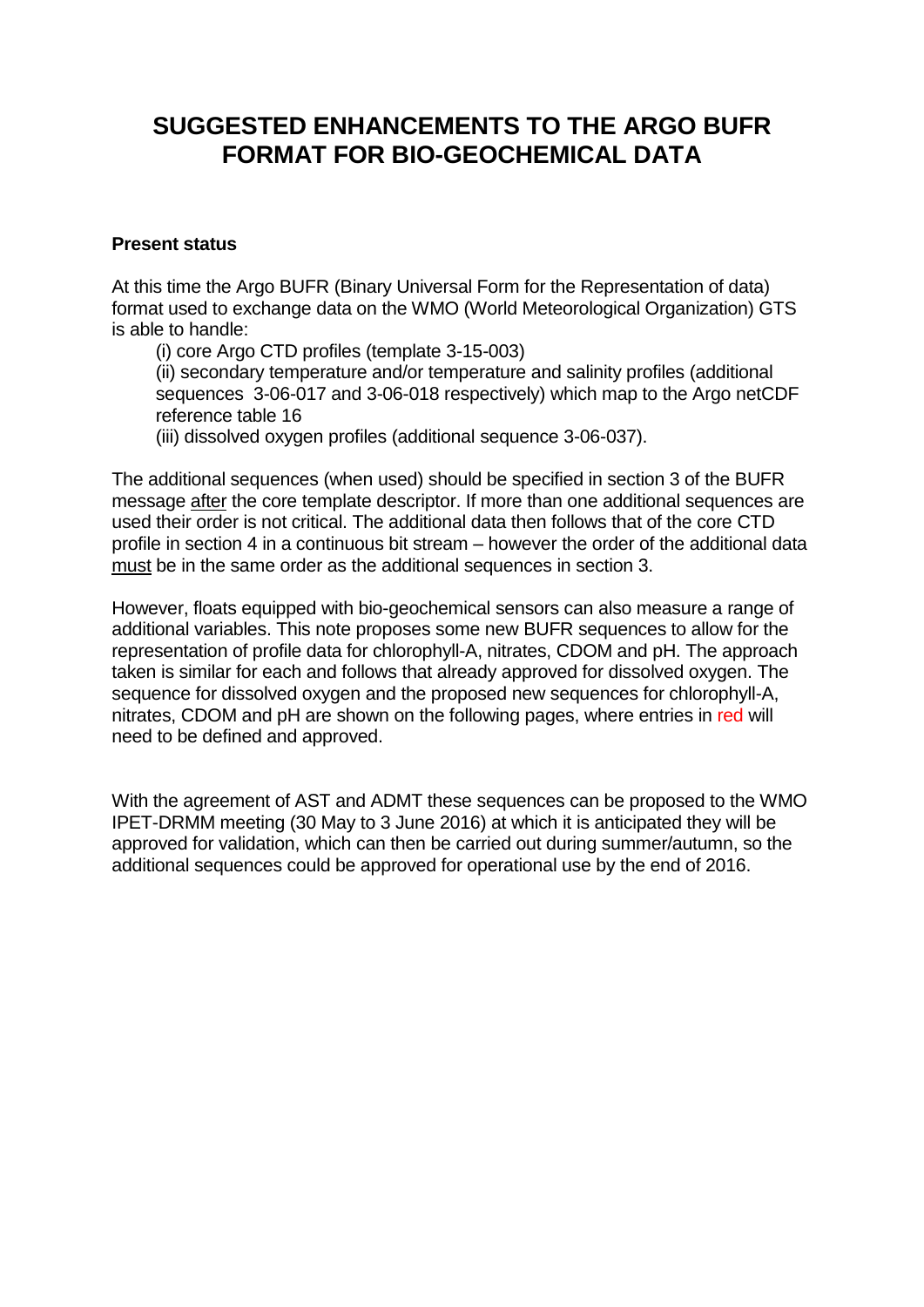|   |    | <b>Table Reference</b> | <b>Table</b>      |    |     | <b>Element Name</b>                     |                        |
|---|----|------------------------|-------------------|----|-----|-----------------------------------------|------------------------|
| F |    | v                      | <b>References</b> |    |     |                                         |                        |
| 3 | 06 | 037                    |                   |    |     | Dissolved oxygen profile data           |                        |
|   |    |                        |                   | 09 | 000 | Delayed replication of 9 descriptors    |                        |
|   |    |                        | 0                 | 31 | 002 | Extended delayed descriptor replication | Gives number of depths |
|   |    |                        |                   |    |     | factor                                  |                        |
|   |    |                        | 0                 | 07 | 062 | Depth below sea / water surface         | Code as missing        |
|   |    |                        | 0                 | 08 | 080 | Qualifier for quality class             | Code as missing        |
|   |    |                        | 0                 | 33 | 050 | <b>GTSPP</b> quality class              | Code as missing        |
|   |    |                        | 0                 | 07 | 065 | Water pressure                          |                        |
|   |    |                        | 0                 | 08 | 080 | Qualifier for quality class (set to 10, |                        |
|   |    |                        |                   |    |     | indicates pressure at a level)          |                        |
|   |    |                        | 0                 | 33 | 050 | <b>GTSPP</b> quality class              |                        |
|   |    |                        | 0                 | 22 | 188 | Dissolved oxygen                        | in umol kg             |
|   |    |                        | 0                 | 08 | 080 | Qualifier for quality class (set to 16, |                        |
|   |    |                        |                   |    |     | dissolved oxygen at a level)            |                        |
|   |    |                        | 0                 | 33 | 050 | <b>GTSPP</b> quality class              |                        |

### **Sequence 3-06-037 for dissolved oxygen profile data (approved)**

Code depth related descriptors as missing as water pressure is used as the vertical axis. Dissolved oxygen specified in range 0 to 524.287 umol kg<sup>-1</sup> with a resolution of 0.001 umol kg<sup>-1</sup>.

|   | <b>Table Reference</b> |            | Table             |    |     | <b>Element Name</b>                     |                                                     |
|---|------------------------|------------|-------------------|----|-----|-----------------------------------------|-----------------------------------------------------|
| F |                        | Y          | <b>References</b> |    |     |                                         |                                                     |
| 3 | <b>XX</b>              | <b>XXX</b> |                   |    |     | Chlorophyll-A (fluorescence) profile    |                                                     |
|   |                        |            |                   |    |     | data                                    |                                                     |
|   |                        |            | 1                 | 09 | 000 | Delayed replication of 9 descriptors    |                                                     |
|   |                        |            | $\Omega$          | 31 | 002 | Extended delayed descriptor replication | Gives number of depths                              |
|   |                        |            |                   |    |     | factor                                  |                                                     |
|   |                        |            | 0                 | 07 | 062 | Depth below sea / water surface         | Code as missing                                     |
|   |                        |            | 0                 | 08 | 080 | Qualifier for quality class             | Code as missing                                     |
|   |                        |            | 0                 | 33 | 050 | GTSPP quality class                     | Code as missing                                     |
|   |                        |            | $\Omega$          | 07 | 065 | Water pressure                          |                                                     |
|   |                        |            | $\Omega$          | 08 | 080 | Qualifier for quality class (set to 10, |                                                     |
|   |                        |            |                   |    |     | indicates pressure at a level)          |                                                     |
|   |                        |            | $\Omega$          | 33 | 050 | GTSPP quality class                     |                                                     |
|   |                        |            | $\Omega$          | 41 | 002 | Chlorophyll-A (fluorescence)            | In kg $I^1$ (= 10 <sup>9</sup> mg m <sup>-3</sup> ) |
|   |                        |            | $\Omega$          | 08 | 080 | Qualifier for quality class (set to 16, |                                                     |
|   |                        |            |                   |    |     | chlorophyll-A at a level)               |                                                     |
|   |                        |            | 0                 | 33 | 050 | GTSPP quality class                     |                                                     |

## **Sequence 3-xx-xxx for chlorophyll-A profile data**

Code depth related descriptors as missing as water pressure is used as the vertical axis Chlorophyll-A specified in range 0 to 65.535 mg m<sup>-3</sup> with a resolution of 0.001 mg m<sup>-3</sup>.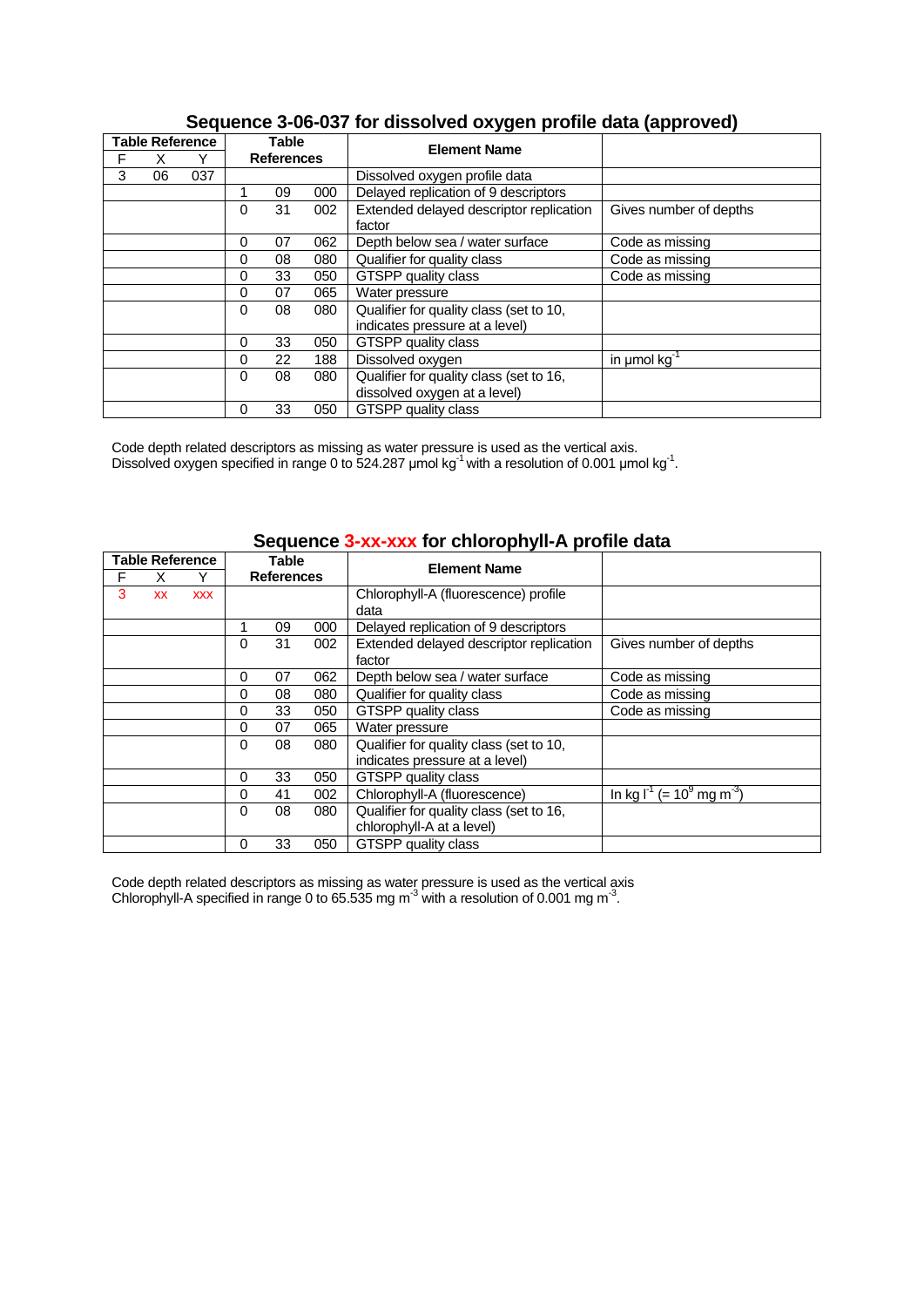|   | <b>Table Reference</b> |            | Table             |    |     | <b>Element Name</b>                               |                        |
|---|------------------------|------------|-------------------|----|-----|---------------------------------------------------|------------------------|
| F |                        |            | <b>References</b> |    |     |                                                   |                        |
| x | <b>XX</b>              | <b>XXX</b> |                   |    |     | Dissolved nitrates profile data                   |                        |
|   |                        |            |                   | 09 | 000 | Delayed replication of 9 descriptors              |                        |
|   |                        |            | 0                 | 31 | 002 | Extended delayed descriptor replication<br>factor | Gives number of depths |
|   |                        |            | 0                 | 07 | 062 | Depth below sea / water surface                   | Code as missing        |
|   |                        |            | 0                 | 08 | 080 | Qualifier for quality class                       | Code as missing        |
|   |                        |            | 0                 | 33 | 050 | GTSPP quality class                               | Code as missing        |
|   |                        |            | $\Omega$          | 07 | 065 | Water pressure                                    |                        |
|   |                        |            | $\Omega$          | 08 | 080 | Qualifier for quality class (set to 10,           |                        |
|   |                        |            |                   |    |     | indicates pressure at a level)                    |                        |
|   |                        |            | 0                 | 33 | 050 | <b>GTSPP</b> quality class                        |                        |
|   |                        |            | 0                 | 41 | 003 | <b>Dissolved nitrates</b>                         | In umol $kg^{-1}$      |
|   |                        |            | $\Omega$          | 08 | 080 | Qualifier for quality class (set to 16,           |                        |
|   |                        |            |                   |    |     | nitrates at a level)                              |                        |
|   |                        |            | 0                 | 33 | 050 | GTSPP quality class                               |                        |

### **Sequence 3-xx-xxx for dissolved nitrates profile data**

Code depth related descriptors as missing as water pressure is used as the vertical axis. Dissolved nitrates specified in range 0 to 131.07  $\mu$ mol kg<sup>-1</sup> with a resolution of 0.001 $\mu$ mol kg<sup>-1</sup>.

|   | <b>Table Reference</b> |            | Table             |    |            | <b>Element Name</b>                     |                        |
|---|------------------------|------------|-------------------|----|------------|-----------------------------------------|------------------------|
| F |                        | ∨          | <b>References</b> |    |            |                                         |                        |
| 3 | <b>XX</b>              | <b>XXX</b> |                   |    |            | CDOM profile data                       |                        |
|   |                        |            |                   | 09 | 000        | Delayed replication of 9 descriptors    |                        |
|   |                        |            | 0                 | 31 | 002        | Extended delayed descriptor replication | Gives number of depths |
|   |                        |            |                   |    |            | factor                                  |                        |
|   |                        |            | 0                 | 07 | 062        | Depth below sea / water surface         | Code as missing        |
|   |                        |            | 0                 | 08 | 080        | Qualifier for quality class             | Code as missing        |
|   |                        |            | 0                 | 33 | 050        | GTSPP quality class                     | Code as missing        |
|   |                        |            | 0                 | 07 | 065        | Water pressure                          |                        |
|   |                        |            | 0                 | 08 | 080        | Qualifier for quality class (set to 10, |                        |
|   |                        |            |                   |    |            | indicates pressure at a level)          |                        |
|   |                        |            | 0                 | 33 | 050        | <b>GTSPP</b> quality class              |                        |
|   |                        |            | 0                 | 41 | <b>XXX</b> | <b>CDOM</b>                             | In parts per billion   |
|   |                        |            | 0                 | 08 | 080        | Qualifier for quality class (set to 16, |                        |
|   |                        |            |                   |    |            | CDOM at a level)                        |                        |
|   |                        |            | 0                 | 33 | 050        | GTSPP quality class                     |                        |

#### **Sequence 3-xx-xxx for CDOM profile data**

Code depth related descriptors as missing as water pressure is used as the vertical axis. CDOM specified in range 0 to x 1023 ppb with a resolution of 1 ppb.

New descriptor to be defined

0-41-xxx for CDOM concentration (parts per billion) Scale 0, reference value 0, data width 10 (giving a range 0 to 1023 ppb)

Q. if we go to 1023 ppb is this enough so the sequence could be used in other non-Argo (e.g. estuarine) applications or should we add another bit?